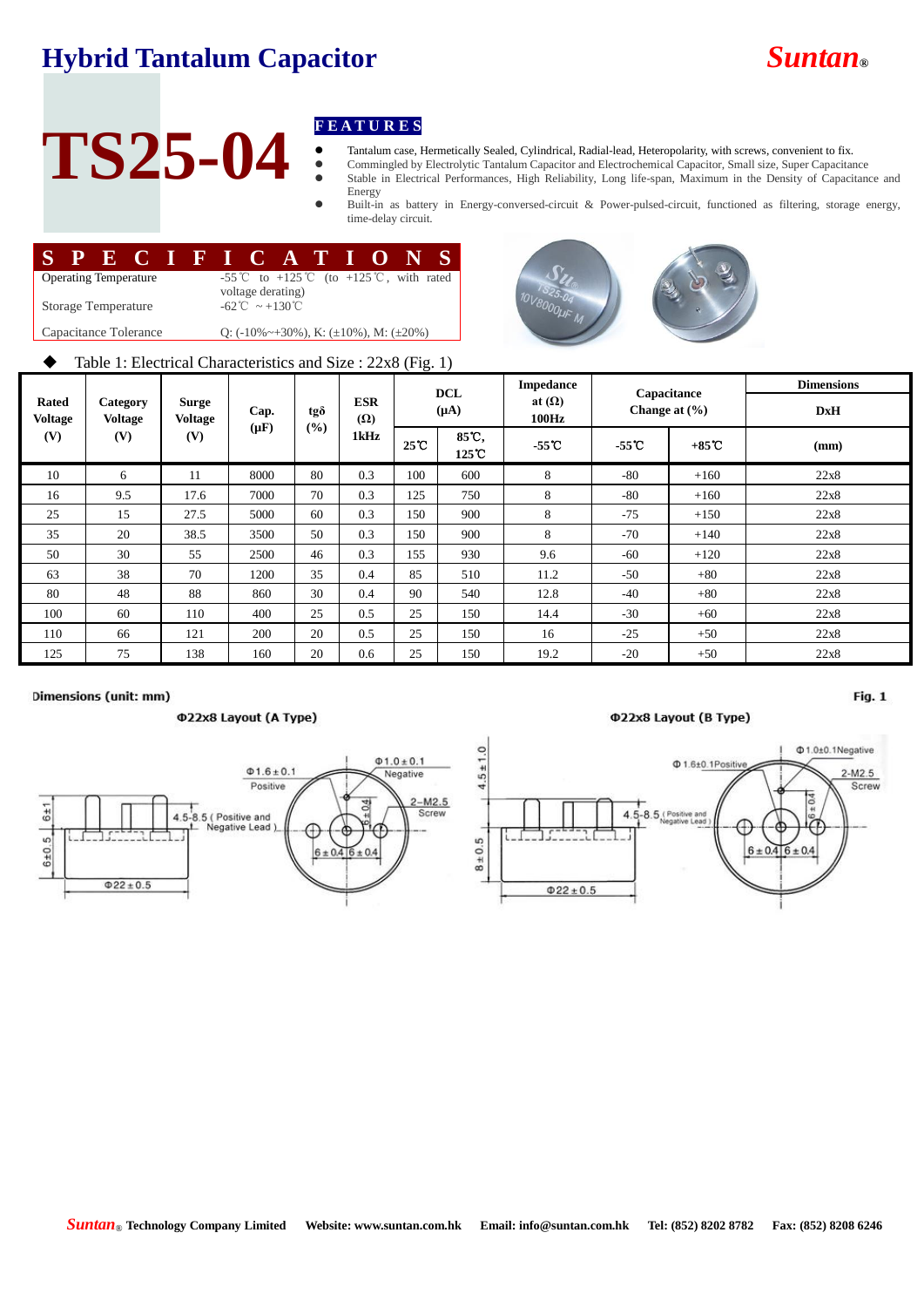## **Hybrid Tantalum Capacitor** *Suntan***®**

# **TS25-04**

| <b>Rated</b><br><b>Voltage</b><br>(V) | Category<br><b>Voltage</b><br>(V) | <b>Surge</b><br><b>Voltage</b><br>(V) | Cap.<br>$(\mu \mathbf{F})$ | tgð<br>(%) | <b>ESR</b><br>$(\Omega)$<br>1kHz | $\sim$ 0       | <b>Impedance</b><br><b>DCL</b> |                        | Capacitance<br>Change at $(\frac{6}{6})$ |                 | <b>Dimensions</b> |
|---------------------------------------|-----------------------------------|---------------------------------------|----------------------------|------------|----------------------------------|----------------|--------------------------------|------------------------|------------------------------------------|-----------------|-------------------|
|                                       |                                   |                                       |                            |            |                                  | $(\mu A)$      |                                | at $(\Omega)$<br>100Hz |                                          |                 | <b>DxH</b>        |
|                                       |                                   |                                       |                            |            |                                  | $25^{\circ}$ C | 85℃,<br>125°C                  | $-55o$                 | $-55^{\circ}$ C                          | $+85^{\circ}$ C | (mm)              |
| 10                                    | 6                                 | -11                                   | 20000                      | 90         | 0.1                              | 150            | 900                            | 2.5                    | $-80$                                    | $+160$          | 22x12.5           |
| 16                                    | 9.5                               | 17.6                                  | 18000                      | 80         | 0.1                              | 150            | 900                            | 2.5                    | $-80$                                    | $+160$          | 22x12.5           |
| 25                                    | 15                                | 27.5                                  | 13000                      | 70         | 0.1                              | 150            | 900                            | 2.5                    | $-75$                                    | $+150$          | 22x12.5           |
| 35                                    | 20                                | 38.5                                  | 9000                       | 60         | 0.1                              | 170            | 1000                           | 2.5                    | $-70$                                    | $+140$          | 22x12.5           |
| 50                                    | 30                                | 55                                    | 6800                       | 65         | 0.1                              | 170            | 1000                           | 1.2                    | $-45$                                    | $+120$          | 22x12.5           |
| 63                                    | 38                                | 70                                    | 2800                       | 55         | 0.2                              | 170            | 1000                           | 3.5                    | $-50$                                    | $+80$           | 22x12.5           |
| 80                                    | 48                                | 88                                    | 2000                       | 45         | 0.2                              | 200            | 1200                           | 3.5                    | $-40$                                    | $+80$           | 22x12.5           |
| 100                                   | 60                                | 110                                   | 1000                       | 40         | 0.2                              | 200            | 1200                           | 4.0                    | $-30$                                    | $+60$           | 22x12.5           |
| 110                                   | 66                                | 121                                   | 800                        | 30         | 0.2                              | 200            | 1200                           | 4.0                    | $-25$                                    | $+50$           | 22x12.5           |
| 125                                   | 75                                | 138                                   | 600                        | 30         | 0.3                              | 200            | 1200                           | 4.0                    | $-20$                                    | $+50$           | 22x12.5           |

## **Table 2: Electrical Characteristics and Size : 22x12.5 (Fig. 2)**



*Suntan*® **Technology Company Limited Website: www.suntan.com.hk Email: info@suntan.com.hk Tel: (852) 8202 8782 Fax: (852) 8208 6246**